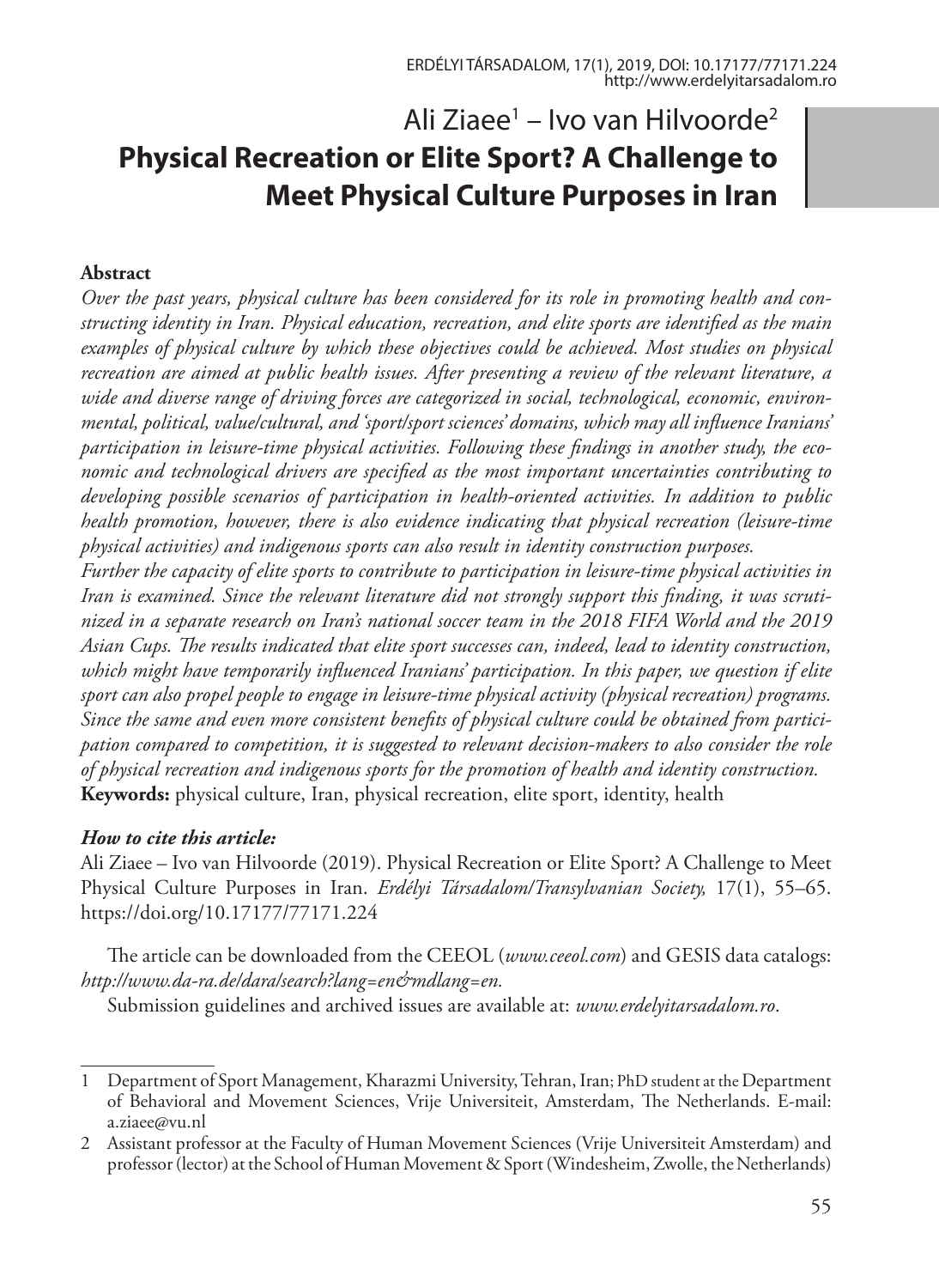## **INTRODUCTION**

Both public health promotion and identity construction are identified as the main purposes of physical culture (Grant, 2012). The focus on physical culture specifically aimed at developing health (via physical education and recreation programs) has gradually shifted towards an understanding of elite sport to meet commercial and political goals (i.e. nation-building, national unity, etc.) (Lubysheva, 1996; Orwell, 1945; Stout, 2016).

A broad range of studies have been conducted to date in order to investigate how elite sport achievements can shape national identity (Bairner & Dong-Jhy, 2011; Bishop & Jaworski, 2003; Cho, 2009; Dóczi, 2012; Elling, van Hilvoorde, & van den Dool, 2012, 2014; Foot, 2016; Georgalou, 2009; Meier & Mutz, 2016; van Hilvoorde & Elling, 2014; van Hilvoorde, Elling, & Stokvis, 2010). However, it is indicated that physical education and recreation can also provide opportunities within which different identities are constructed (Walseth, Aartun, & Engelsrud, 2017). Haggard and Williams (1992) for example stated that people would be more willing to take part in the physical activities that can better represent their identity. In this regard, Kirk and Tinning (1994) studied the impact of physical education lessons on self-identity in Australia. They concluded that bodies can be considered normative symbols that define identities in society. It was further explained that physical recreation programs can also result in better interaction with others (ibid.). Moreover, Groff and Kleiber (2001) described in their research that participation in sport and physical recreation can form the identity of youth with physical disabilities, since they can have more opportunities to express their 'true' selves and feel more competent. Also, Jun and Kyle (2012) studied the role of identity in leisure behavior and the influence of gender on participation in recreational golf. They argued that participants who wanted to be identified with masculine characteristics such as 'independent', 'competitive', and 'superior', were more inclined to engage in golf-related identities as well (ibid.). The role of physical recreation/education in shaping 'individual' identities and improving social integration is emphasized in such a manner.

It is, however, argued that physical recreation can also result in constructing 'national' identity (Moser, 2010; Stout, 2016). More importantly, this contribution of physical recreation to construct and shape national identity can happen in a less aggressive way compared to elite sport, and it may include more social benefits for a nation as well (ibid.).

In this paper, we will clarify which of the elite sport and physical recreation activities could better meet physical culture goals (public health and identity construction) in Iranian society. In other words, which one of them should be prioritized in order to meet physical culture purposes? To answer this question, we will first describe the concept of physical culture, and then review the recent studies on physical recreation and elite sports in Iran.

## PHYSICAL CULTURE IN IRAN

Historically speaking, "Zourkhaneh" (literally translated as the "House of Strength") is identified as an indigenous sport in Iranian physical culture (Kiani & Faraji, 2011). It is rooted in ancient Iran's rich culture. In fact, the history of "Zourkhaneh" can be elaborated by dividing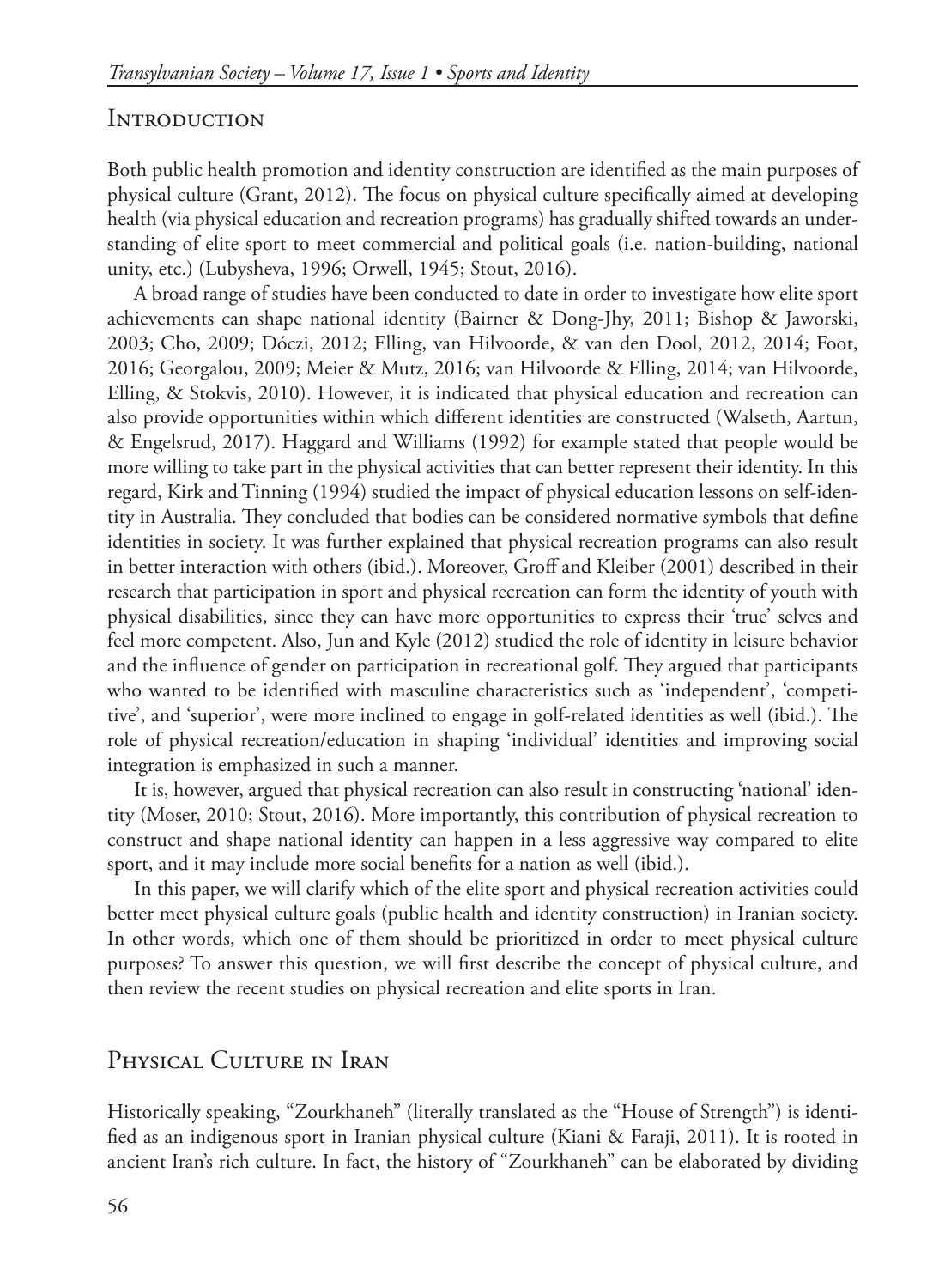its heritage into four main intervals: the Mystical Era (1065 BC), the Parthian Era, the Islamic Era, and the Contemporary Era (Daneshforouz, 2018). It is also documented that when partial peace ruled over Iran, warriors transformed the war equipment including maces, bows, and shields into exercise equipment to prepare their body for the future (Brockhaus, 1986). This is considered a starting point for a new form of "Zourkhaneh" in Iran. It consists of both physical and mental (psychological) characteristics. Physical aspects include elements such as muscular ability, muscular endurance, respiratory and heart endurance, flexibility, and body composition along with physical skills (speed, alacrity, strength, action speed, equilibrium, and coordination) (Kiani & Faraji, 2011). To prepare warriors for battle and protect their life and land against invaders, it was highly important for Iranians to develop these skills (Rouhi, 2008). In addition to fostering bodies, this exercise was valued because of its combination with ancient Iranian and later Islamic culture (Amirtash, 2008; Heidari & Dowlatshah, 2012). Indeed, the architecture, epic poetry and similar type of poems read during this physical activity could have an impact on the identity of the people participating in it (Aminizadeh & Boustani, 2014).

People engaging in these exercises are identified, first and foremost, with characteristics such as humility, chivalry, truthfulness, and kindness (Boostani & Zadeh, 2013). Moreover, because of its contribution to promoting the sense of patriotism, Islamism, wisdom and human rights principles, it is argued that "Zourkhaneh" helped Iranians find their identity. This was considered important, since Iran is situated at the crossroads of Iranian, Islamic, and Western identities (Mahabbati, 2003).

In addition to its contribution to public health, this is how physical culture has impacted identity formation, even in the early roots and origin of Iranian culture. It should also be noted that the role of "Zourkhaneh" as a traditional sport in protecting Iranians' identity has been currently manifested in elite sports, such as weightlifting and wrestling (Fisher, 2012). This is because of training sessions in which a form of submission-grappling called "Koshti Pahlavāni" (literally translated as "heroic wrestling") is included. Moreover, the main portion of Zourkhaneh is dedicated to weight training and calisthenics, notably using a pair of wooden clubs (mil), metal shields (sang), and bow-shaped iron weights (kabbādeh or kamān) (Fisher, 2012; Karimi, 2018). Nowadays, weightlifting and wrestling is playing an important role in representing Iranians in mega sporting events such as the Olympic Games.

Identity construction purposes have been examined in the literature of Iranian studies on physical culture as well. Most of these studies have investigated the concept of identity in the context of elite sport and the way that elite sport can influence Iranian national identity and pride (Ahmadi, Firouzi, & Navabi, 2016; Fadaei Deh Cheshmeh, Eidi, & Abbasi, 2014; Ghiasian & Labesh, 2015; Hashemi & Yeganeh, 2008). As for physical recreation, only a few studies have been conducted regarding the objectives of identity construction. For instance, Saroukhani and Malakian (2011) reported that the way in which leisure time is spent in Tehran province plays an important role in shaping individuals' identity. Leisure activities (i.e. sport and physical recreation) can also remarkably influence Iranians' social identity (Moharamzadeh & Nouri, 2016; Yousefi & Moghaddam, 2015). This is because participation in these activities is capable of bringing together people from different cultural, demographic and social backgrounds (ibid.).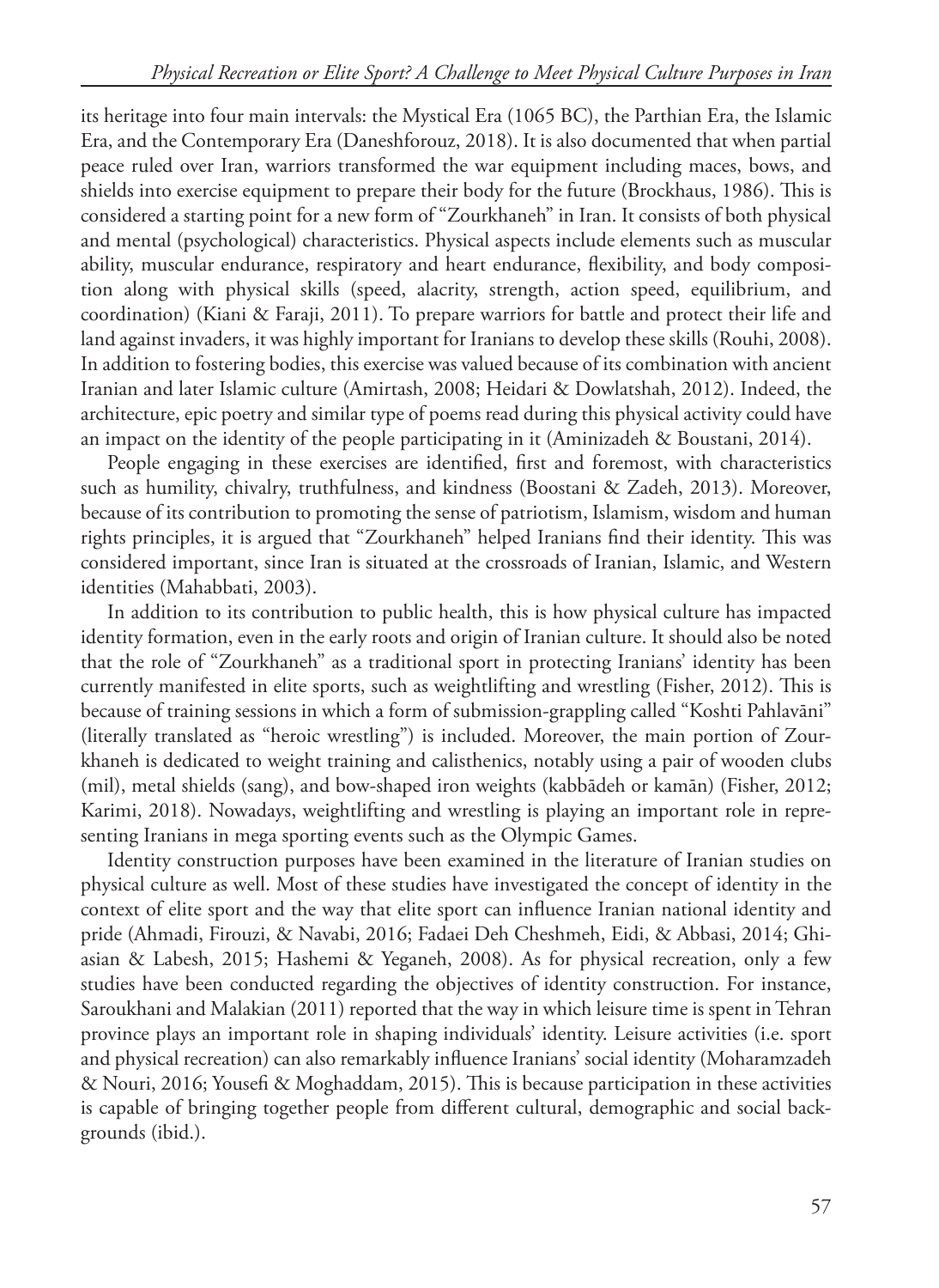## Recent studies on physical culture in Iran

As mentioned earlier, prior to identity construction purposes, sport and physical culture have been contributing to public health promotion over the past years (Stout, 2016). Many researchers have investigated the health effects of physical culture, due to the growing trends of physical inactivity worldwide (da Silva et al., 2014; Eurobarometer, 2017; Juneau & Potvin, 2010; Monda, Adair, Zhai, & Popkin, 2008; Stamatakis, Ekelund, & Wareham, 2007). The level of physical inactivity is also increasing among the Iranian population (Statistical Center of Iran, 2015). Moreover, it was recently argued that 65% of Iranians do not meet the standard level of PA (Ostovar, 2017). It is, therefore, required to develop new public health policies. In fact, developing leisure-time physical activity programs is one of the ways through which public health can be considerably improved.

It is argued that various factors determine regular participation in health-oriented physical activities (including sports). For instance, Torkildsen (2012) divided the influential factors of partaking in leisure activities into political, social, and personal ones. Additionally, van Bottenburg, Rijnen, and van Sterkenburg (2005) introduced a quadruple taxonomy of environmental, personal, interpersonal, and social indicators to explain conditions in which people would be more likely to participate in sport activities.

To identify the influential forces from broader domains, a comprehensive framework has been used, called the STEEPV framework (Loveridge, 2002; Nazarko & Kuźmicz, 2017; Schwartz, 1991). Interviews and literature review are used as methods through which so-called drivers can be collected from social, technological, environmental, economic, political, and cultural dimensions (ibid.). These drivers are macro factors, conditions, trends or events which can influence behavior in a constantly-changing environment (Schwartz, 1991).

In line with this framework, Ziaee and Hilvoorde (2018) explored driving forces that could manage and influence physical inactivity in Iran. Since some of the detected factors could not be classified by the STEEPV, the 'Sport/Sports Sciences' domain was added as an additional domain. Results revealed forces from social, environmental, economic, technological, and 'sport/sport sciences' domains as the most important drivers (ibid.).

Based upon these findings, scenarios of Iranians' participation in LTPA were developed in a follow-up study. After the data analysis process, driving forces from technological (changes in technology and the amount of free time, development of the entertainment industry) and economic (purchasing power and change in the living standards, economic infrastructure) domains were specified as the most important drivers, on which scenarios were constructed (Ziaee, Aghaei, Saffari, Zenouz, & Hilvoorde, 2019). With regard to the generated scenarios, it was suggested to relevant decision-makers to formulate resilient strategies such as developing the indigenous sports and exercises, increasing the quality as well as the duration of physical education lessons, using technological advancements such as virtual reality to develop PA, encouraging participation in LTPA through the media, etc. for the efficient promotion of health-related physical activities (Ziaee, 2019). To this end, it was advised to improve the collaboration at a macro level between media, municipalities, sport, health, and education organizations (ibid.).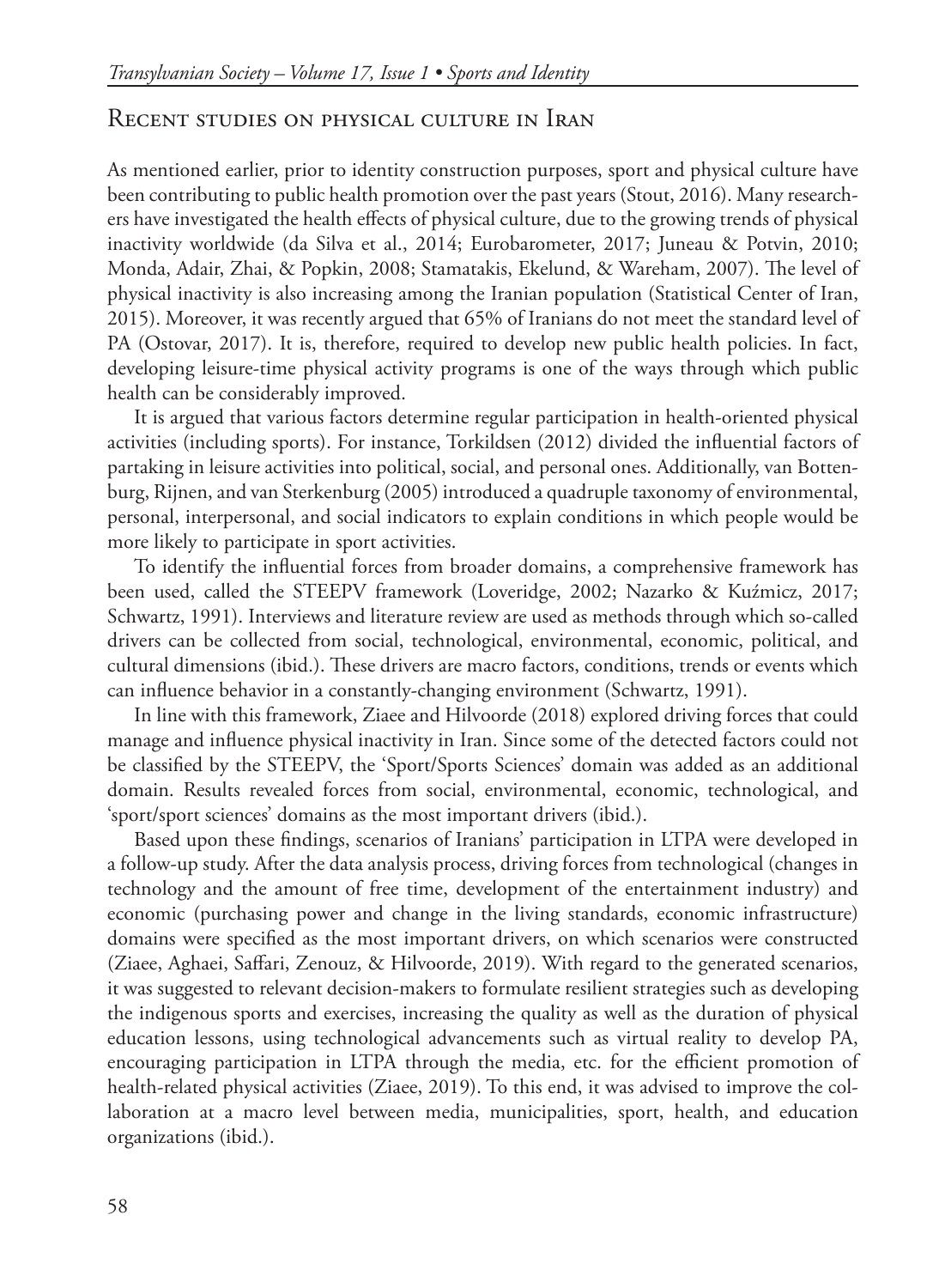As mentioned, a wide and diverse range of driving forces are determining Iranians' participation in LTPA programs (Ziaee & Hilvoorde, 2018). Elite sport achievement was also considered as one of those drivers (ibid.). This is in line with the so-called 'virtuous cycle of sport' whereby elite sport successes in international tournaments are supposed to result in boosting mass sport participation, creating a healthier society, and shaping national identity (Grix & Carmichael, 2012; Pawlowski, Downward, & Rasciute, 2014). Elite sports are considered an instrument to facilitate social integration, promote health, facilitate social development, and foster national identity in Iran's sport structure as well (Dousti, Goodarzi, Asadi, & Khabiri, 2013).

The claim that elite sport success contributes to the (lasting) experience of national pride was investigated in a separate research project. The 2018 FIFA World Cup and the 2019 AFC Asian Cup were considered as examples of major sporting events. This is because soccer is a popular sport amongst Iranian people and these mega events are important and influential opportunities for representing them worldwide (Ziaee, Adib-Moghaddam, Sterkenburg, Elling, & Hilvoorde, 2019). The performance of Iran's national soccer team is broadly covered by the media during these events. So, the question was how mediated soccer can result in constructing Iranian national identity during major sporting events (i.e. the World and Asian Cup).

To answer this question, the media coverage of the national team during these sporting events in both Persian and English languages, through online and print newspapers, was inspected. In addition to selecting relevant material from newspapers, a Google alert with the title of "Iran men's national soccer Team" was applied one month before the first match (Iran against Morocco) until two weeks after the last match in the World Cup  $(15<sup>th</sup>$  of May-14<sup>th</sup> of July 2018). A similar data collection process was undertaken for the Asian Cup as well ( $5<sup>th</sup>$  Dec-11th of Feb 2018/2019). Additional investigation of relevant posts on the most popular social networks (Twitter, Facebook, etc.) was conducted during the research periods by using keywords such as "we", "Iran", and "Iranian identity". After reviewing all relevant articles, the extracted texts were analyzed using inductive thematic analysis (TA). This analysis resulted in the following four main themes around Iranian national identity:

## *1. Sympathetic/united*

Being represented as "sympathetic/united" appeared in various ways in the domestic media. Both the national players and Iranian people tried to show the national bonding in their arguments during these events. For instance, before the World Cup, Mehdi Taremi, the national team's striker said: *"*if we win the game it can be great. And if not, we will fight for the country and people. If we only think of the national flag aside from clubs' color, together we can do everything" (Iran-e-Varzeshi: 19.6.2018). In another argument during the Asian Cup, an Iranian Arab leader stated that *"*it does not matter which ethnic group we belong to or which language we speak, we are all Iranian, and therefore, must support the national team wherever we are" (Iran-e-Varzeshi: 15.1.2019). These statements obviously manifested a mutual connectedness between Iran's soccer fans and the national team's players.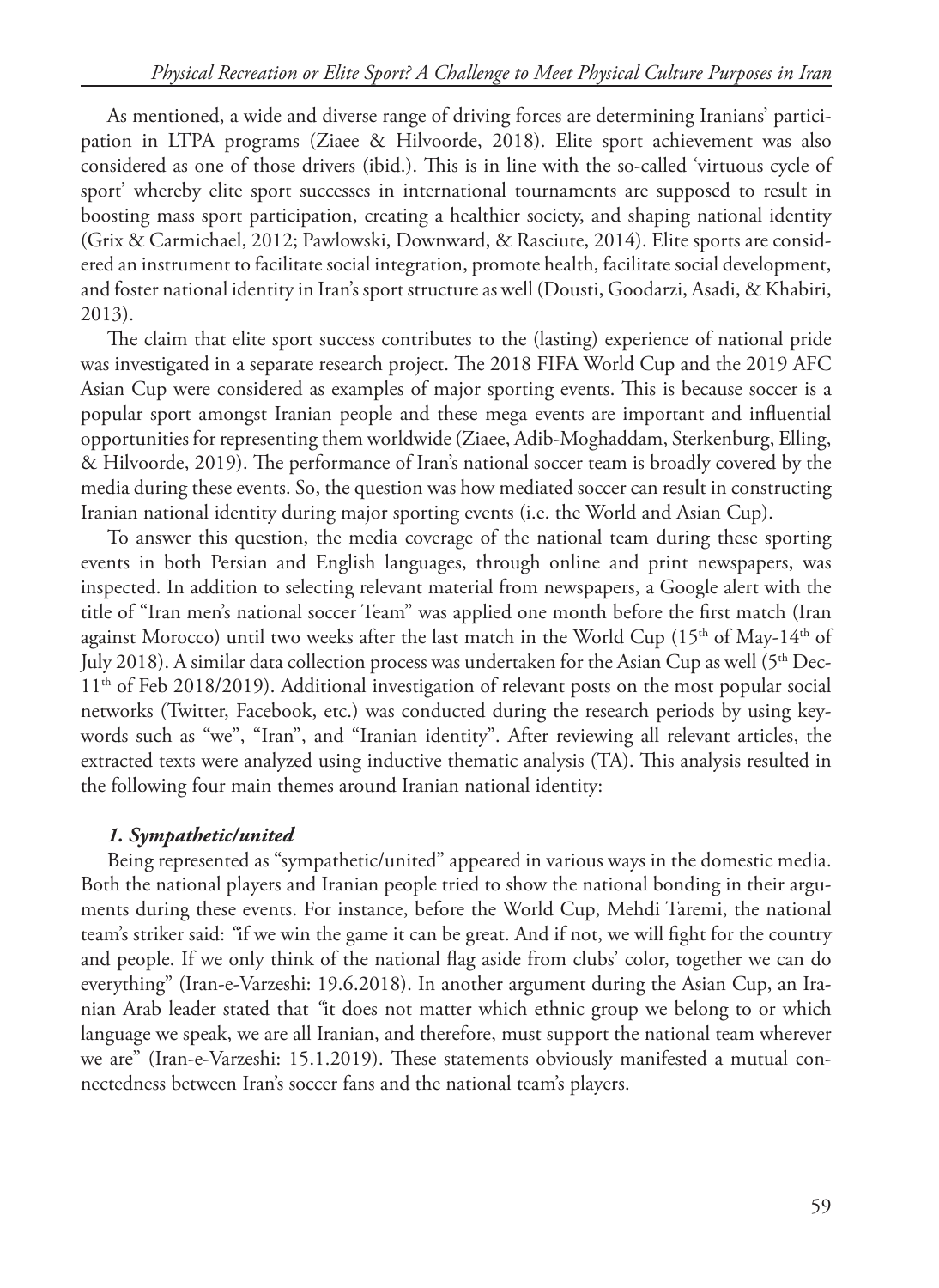#### *2. Ambitious/conscientious*

Apparently the difficult group that the national team had been drawn in with Spain (the former World and European champion), Portugal (the former European champion), and Morocco (the former African champion), played an important role in developing discourses around Iranians' ambition and conscientiousness. It was also related to challenges such as wars in which Iranians have been involved many times in their history. For example, Iran's sport minister argued that *"*Iranians have always proven that they can obtain valuable achievements in difficult conditions with their strong determination" (Iran-e-Varzeshi: 12.6.2018). Moreover, some media sources indicated Iranians' ambitions as such *"*a typical example of Iranians identity making the impossible possible with their diligence and strong determination*"* (Irane-Varzeshi: 12.6.2018). This implies that facing difficult situations in history contributed to the image and construction of Iranians' determination over the past years. Thus, the national team was also presumed capable of facing strong teams in the World Cup.

### *3. Oppressed but great and appreciative*

Iranians were framed as a nation that despite having made valuable contributions to the world's history, are now being marginalized in the international media. It seems that political conflicts have resulted in this isolation. Iran's president stated in a meeting with the national team before the World Cup that *"*Billions around the world will be watching you as the representatives of a country with a rich culture and proud history. So, your good performance can amplify our national pride as well as the name of Iran as it has been great for a long time". (Abrar-e-Varzeshi: 21.5.2018). The performance of the national team appeared even in the statements of some foreign politicians that do not have diplomatic ties with Iran. For instance, in reaction to Iranians' celebration after the victory against Morocco in the World Cup, Israeli Prime Minister Benjamin Netanyahu argued that *"*you showed courage on the playing field and today you showed the same courage on the streets" (The Jerusalem Post: 27.6.2018). Moreover, when the World Cup was finished, the selected quotes illuminated mutual respect between people and the national team: *"*Iranians played with the sense of patriotism and thought of winning the games to maintain their people's respect*"*, Iran's former player, Hosein Kalani said (Abrar-e-Varzeshi: 24.6.2018). In a similar way, the national team's midfielder, Omid Ebrahimi pointed out: *"*We wanted people to know that we put in all effort and played to the best of our abilities to make them happy and satisfied*"* (Iran-e-Varzeshi: 28.6.2018). Political tensions and the history of Iran contributed to the emerging discourses on Iranians' identity during these major sporting events.

#### *4. Emotion-ridden*

The 3-0 defeat against Japan in the semi-final stage in the Asian Cup was criticized immensely. This failure was attributed to emotional factors. *"*We become super happy when we win and super upset when we lose. We have not been taught how to confront problems in order to come back to the game again after receiving a goal*"* (Tabnak: 29.1.2019). Furthermore, some domestic soccer experts accused the media of adding to the emotional tension as well. For example, Ali Parvin, the former Iranian soccer player argued that the media emphasized the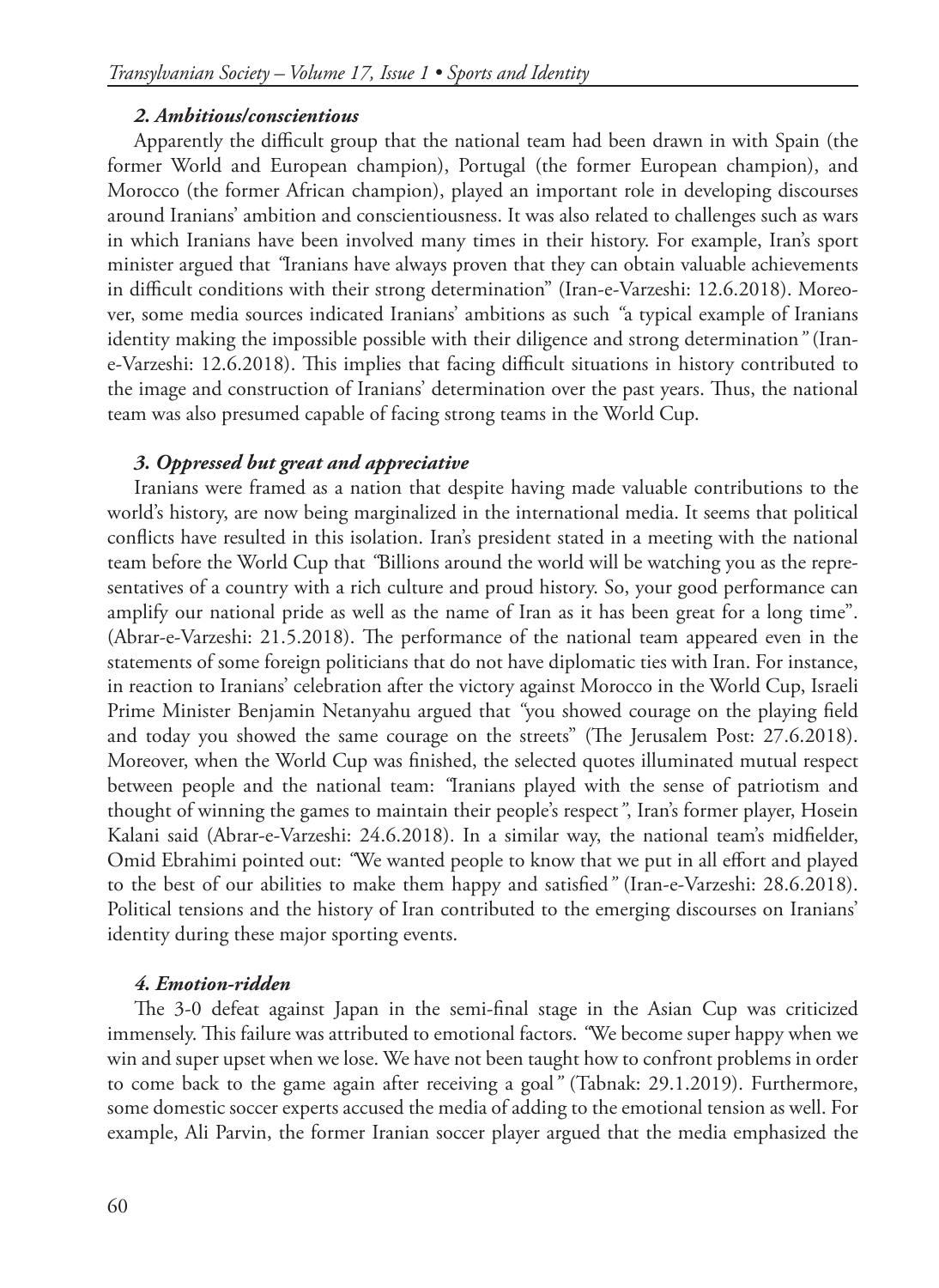critical nature of the match so much that the players were faced with a psychological collapse and could not focus and perform as usual.

 In sum, the contribution of elite sport achievements to Iranians participation in LTPA programs should be, regarded as a two-edged sword and an unreliable indicator for public health promotion. The performance of the national soccer team showed a positive image of Iranian national identity in the World Cup but turned into feelings of disappointment after a failure in the Asian Cup (Ziaee, Adib-Moghaddam, et al., 2019). Elite sport successes might indirectly lead to participation because of positive perceptions arising from achievements. But still, evidence of this correlation is weak.

# **CONCLUSION**

The importance of physical culture in developing health and identity construction has been indicated in the context of physical recreation and elite sport. In regard to physical recreation, previous Iranian studies have mainly considered public health as the main issue. A wide and diverse range of drivers from social, economic, environmental, technological, cultural, political, and 'sport/sport sciences' domains could prompt Iranians to participate in health-related physical activities. The economic and technological dimensions were specified as the most important uncertainties, on which possible scenarios of participation could be based.

Moreover, it was found that also elite sport successes can drive Iranians towards participation in sport and PA. The contribution of this driver was further examined in a separate research on Iran's national soccer team in the 2018 FIFA World Cup and later in the 2019 AFC Asian Cup. The results showed that elite sport achievements can, indeed, play an important role in expressing Iranian national identity. In other words, even though elite sport successes can help construct a more robust image of national identity, they cannot contribute to regular participation and public health promotion, not in the least because of their inconsistency.

Nevertheless, it seems that political and prestige-oriented goals such as social integration and national pride and identity protection have resulted in high attention for elite sports in Iran's sport system, resulting in less attention for recreational sports. For instance, "Zourkhaneh" as an Iranian indigenous sport, which is capable of both identity construction and health promotion throughout society, has been replaced by elite sports such as "wrestling" and "weightlifting" in order to meet nation-building goals.

This political focus on elite sports and Olympic medals is a worldwide phenomenon. Indeed, elite sports have contributed to a strong focus on "soft power" after the cold war, for obtaining political goals (Nye, 1990). In other words, states use elite sport achievements as a "soft power instrument" to showcase their nations, culture, and ideology (Grix, 2019; Grix & Houlihan, 2014). Furthermore, Grix and Lee (2013) argue that hosting major sporting events is currently playing an important role in global communication and diplomatic strategies. In the same way, soccer and Olympic sports have been highly regarded over the past 10 years in Iran's sport policy as well (Dousti et al., 2013). It becomes more important for Iranian people to be mentioned and represented in 'soft atmospheres', including mega sporting events, as the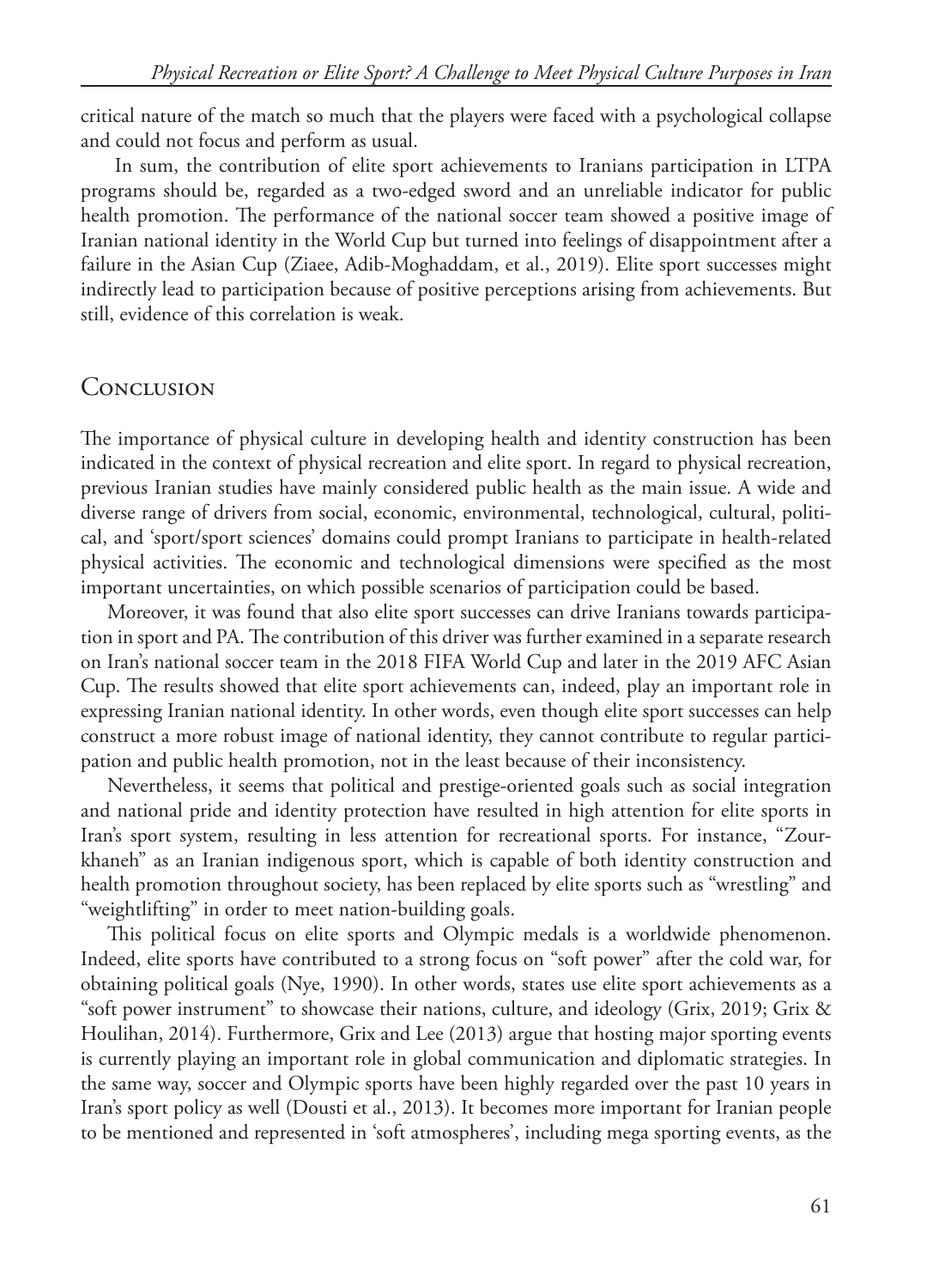keyword "Iran" usually shows up in a harsh environment on the international media sources with issues such as "nuclear agreement" "war", and "sanctions".

# FUTURE DIRECTION

Nowadays, elite sports are particularly favored over physical recreation in Iran's sport policy. National identity and pride protection are mentioned as the main reasons for this exclusive focus on elite sports. In fact, it is used as a "soft power" to gain political goals. However, it should be noted that elite sports are unlikely to result in more participation in health-related physical activities (including sports). Even though the development of elite sports can facilitate the achievement of political purposes, it may result in unpleasant consequences as well, such as growing trends of physical inactivity along with feelings of disappointment after poor results obtained by Iranian national athletes. Therefore physical recreation development is a vital necessity because physical recreation programs are also able to lead to identity construction even in a more consistent and less political way.

Despite the contribution of elite sports to nation-building purposes, a suggestion for the relevant Iranian decision-makers is to develop physical recreation programs as well. This is because more consistent benefits of physical culture could result from broad participation as opposed to simply watching elite sports competitions.

# **REFERENCES**

- Ahmadi, S., Firouzi, M. R., & Navabi, S. (2016). Comparison of national pride before and after Iran's national soccer team's advancement to FIFA World Cup 2014. *Physiology and Management Research at Sport*, *8*(2), 45-55.
- Aminizadeh, S., & Boustani, D. (2014). Zourkhaneh and its identification sources. *Social development, 9*(1), 67-74.
- Amirtash, A. M. (2008). Zoorkhaneh and Varzesh-E-Bastani. *Journal of Movement Sciences and Sports* (1), 59-73.
- Bairner, A., & Dong-Jhy, H. (2011). Representing Taiwan: International sport, ethnicity and national identity in the Republic of China. *International Review for the Sociology of Sport, 46*(3), 231-248.
- Bishop, H., & Jaworski, A. (2003). 'We beat'em': nationalism and the hegemony of homogeneity in the British press reportage of Germany versus England during Euro 2000. *Discourse & Society, 14*(3), 243-271.
- Boostani, D., & Zadeh, S. A. (2013). Qualitative Exploration of Zoorkhaneh. *Socio-Cultural strategy, 3*(9), 109-133.
- Brockhaus, F. A. (1986). *Brockhaus Enzyklopädie*: Brockhaus.
- Cho, Y. (2009). Unfolding sporting nationalism in South Korean media representations of the 1968, 1984 and 2000 Olympics. *Media, culture & society, 31*(3), 347-364.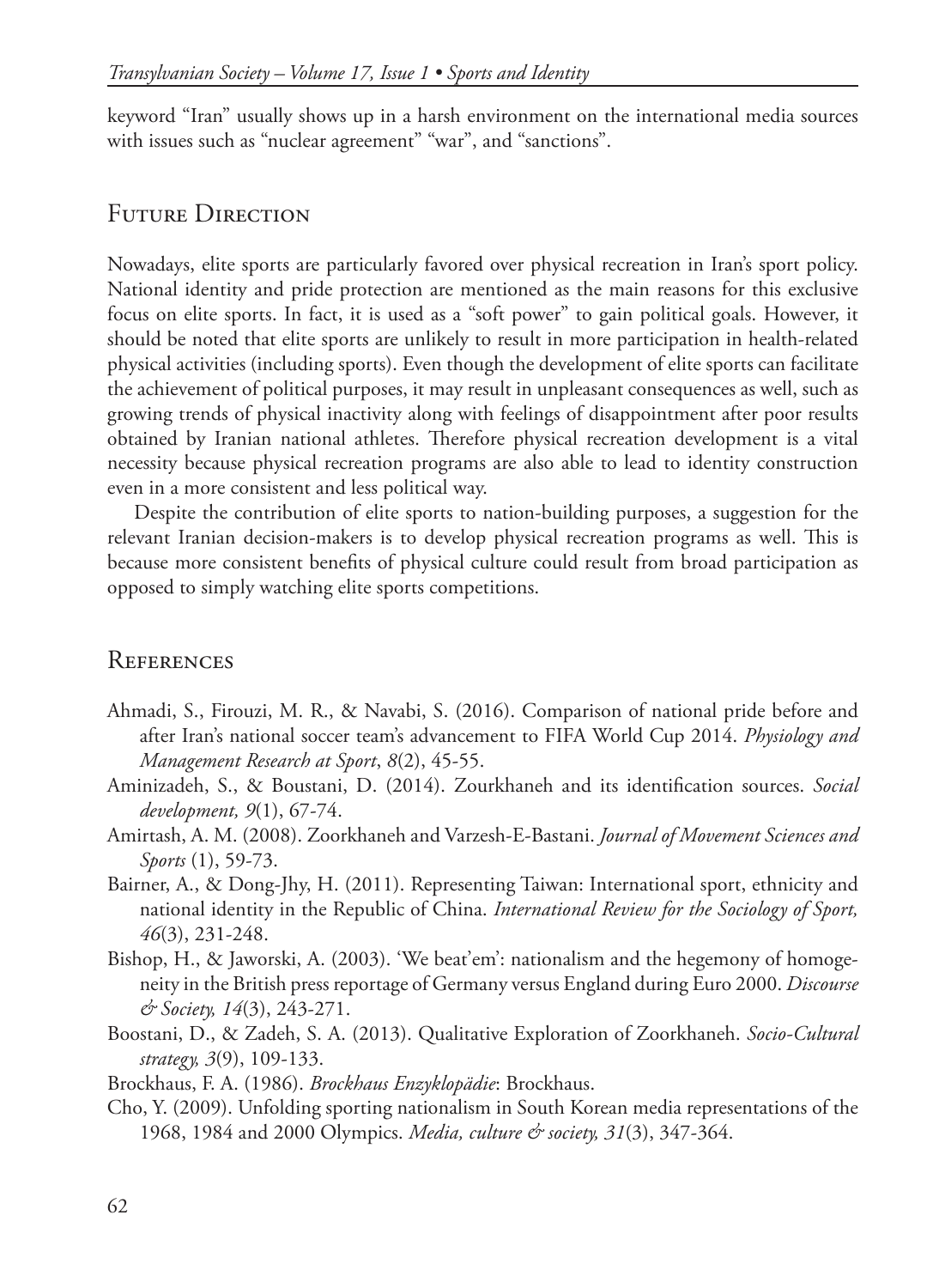- da Silva, I. C. M., Knuth, A. G., Mielke, G. I., Azevedo, M. R., Gonçalves, H., & Hallal, P. C. (2014). Trends in leisure-time physical activity in a southern brazilian city: 2003-2010. *Journal of Physical Activity and Health, 11*(7), 1313-1317.
- Daneshforouz, D. (2018). House of Strength: The History and Traditions of The Zurkhaneh.
- Dóczi, T. (2012). Gold fever (?): Sport and national identity–The Hungarian case. *International Review for the Sociology of Sport, 47*(2), 165-182.
- Dousti, M., Goodarzi, M., Asadi, H., & Khabiri, M. (2013). Sport policy in Iran. *International journal of sport policy and politics, 5*(1), 151-158.
- Elling, A., van Hilvoorde, I., & van den Dool, R. (2012). Topsport als motor voor nationale trots? *Mens en maatschappij, 87*(2), 101-124.
- Elling, A., Van Hilvoorde, I., & Van Den Dool, R. (2014). Creating or awakening national pride through sporting success: A longitudinal study on macro effects in the Netherlands. *International Review for the Sociology of Sport, 49*(2), 129-151.
- Eurobarometer, S. (2017). 412 'Sport and physical activity'. (2014). *Conducted by TNS Opinion*.
- Fadaei Deh Cheshmeh, M., Eidi, H., & Abbasi, H. (2014). Providing the national pride model with an emphasis on sport. *Sport Management, 8*(2), 239-245.
- Fisher, M. (2012). The Ancient Roots of Iran's Wrestling and Weightlifting Olympic Dominance.
- Foot, J. (2016). How Italian Football Creates Italians: The 1982 World Cup, the 'Pertini Myth'and Italian National Identity. *The International Journal of the History of Sport, 33*(3), 341-358.
- Georgalou, M. (2009). Scoring a hat trick: Nation, football, and critical discourse analysis. *Rice Working Papers in Linguistics, 1*.
- Ghiasian, M. S., & Labesh, A. A. (2015). Investigating the relationship between national epic anthems with cohesion and national pride. *Quarterly Journal of Dor Dari*(10), 63-76
- Grant, S. (2012). *Physical culture and sport in Soviet society: propaganda, acculturation, and transformation in the 1920s and 1930s*: Routledge.
- Grix, J. (2019). *Entering the Global Arena: Emerging States, Soft Power Strategies and Sports Mega-Events*: Springer.
- Grix, J., & Carmichael, F. (2012). Why do governments invest in elite sport? A polemic. *International journal of sport policy and politics, 4*(1), 73-90.
- Grix, J., & Houlihan, B. (2014). Sports mega-events as part of a nation's soft power strategy: The cases of Germany (2006) and the UK (2012). *The British Journal of Politics and International Relations, 16*(4), 572-596.
- Grix, J., & Lee, D. (2013). Soft power, sports mega-events and emerging states: The lure of the politics of attraction. *Global Society, 27*(4), 521-536.
- Groff, D. G., & Kleiber, D. A. (2001). Exploring the identity formation of youth involved in an adapted sports program. *Therapeutic Recreation Journal, 35*(4), 318.
- Haggard, L. M., & Williams, D. R. (1992). Identity affirmation through leisure activities: Leisure symbols of the self. *Journal of leisure research, 24*(1), 1-18.
- Hashemi, S. Z., & Yeganeh, M. R. J. (2008). Football and national identity *National identity journal, 8*(2), 107-125.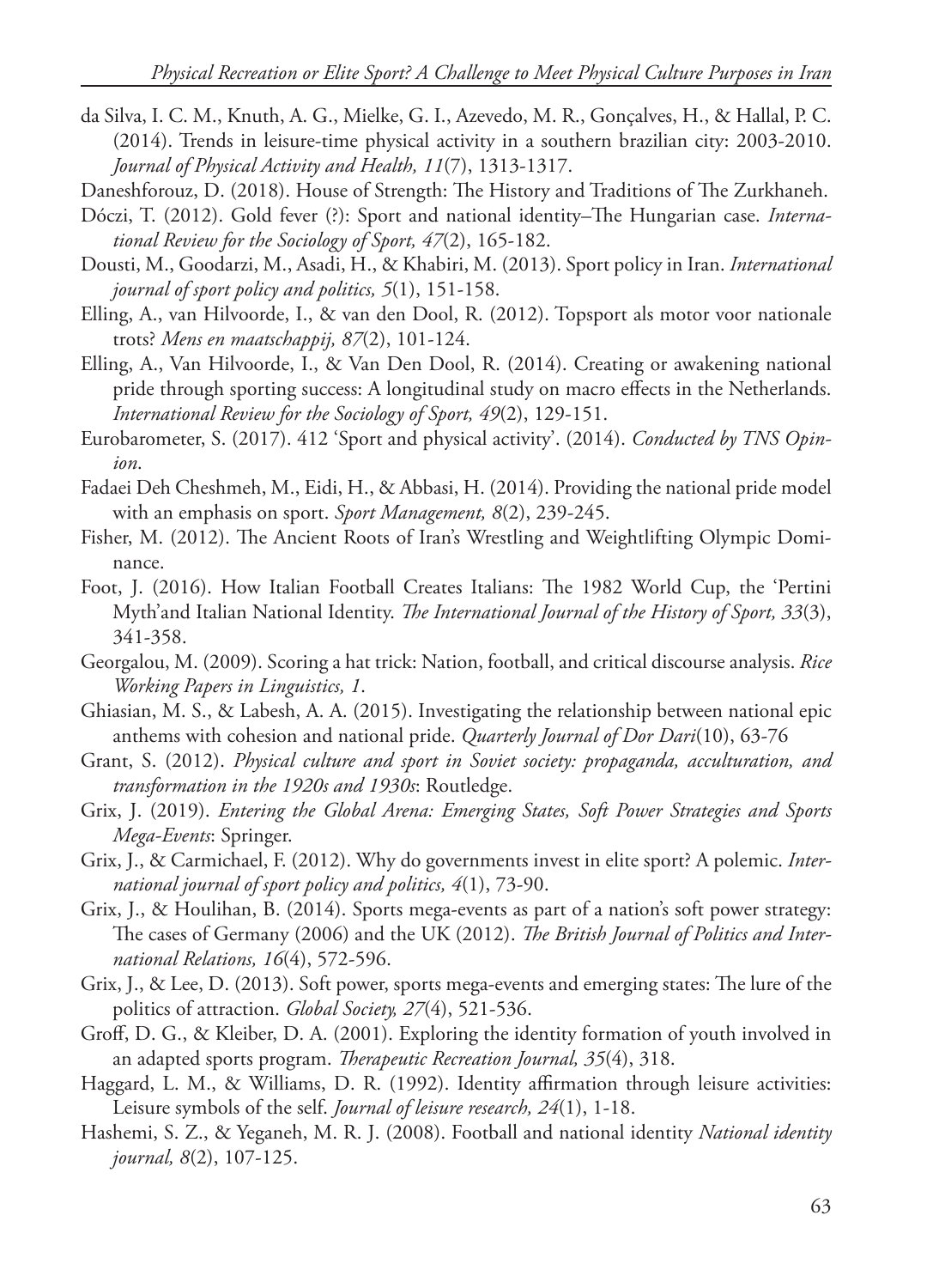- Heidari, A., & Dowlatshah, N. (2012). The Symbol of chivalry and Shi'ism on Ancient Sport and Zoorkhaneh in Iran. *Sport managemnt and Behavioral Movement, 2*(4), 57-72.
- Jun, J., & Kyle, G. T. (2012). Gender identity, leisure identity, and leisure participation. *Journal of leisure research, 44*(3), 353-378.
- Juneau, C.-E., & Potvin, L. (2010). Trends in leisure-, transport-, and work-related physical activity in Canada 1994–2005. *Preventive medicine, 51*(5), 384-386.
- Karimi, A. (2018). Pahlevani and Zoorkhaneh Rituals.
- Kiani, G., & Faraji, H. (2011). Zoorkhaneh: Historic training and Iranian culture. *World Applied Sciences Journal, 14*(9), 1415-1423.
- Kirk, D., & Tinning, R. (1994). Embodied self-identity, healthy lifestyles and school physical education. *Sociology of health & illness, 16*(5), 600-625.
- Loveridge, D. (2002). The STEEPV acronym and process-a clarification, ideas in progress, paper 29, PREST, University of Manchester.
- Lubysheva, L. (1996). The Value of Physical Culture in a Healthy Life-Style. In *Current Research in Sports Sciences* (pp. 243-246): Springer.
- Mahabbati, M. (2003). *Shahnameh and identity crisis in Iran*. Tehran, Iran: Jahad-e-daneshgahi.
- Meier, H. E., & Mutz, M. (2016). Sport-Related National Pride in East and West Germany, 1992-2008: Persistent Differences or Trends Toward Convergence? *Sage Open, 6*(3), 2158244016665893.
- Moharamzadeh, M., & Nouri, M. S. (2016). The Effect of Lifestyle on Social Indentity through Leisure Time Among Physical Education Students in Kourdistan Province. *Socilogy and Lifestyle Management, 3*(10), 15-43.
- Monda, K., Adair, L. S., Zhai, F., & Popkin, B. M. (2008). Longitudinal relationships between occupational and domestic physical activity patterns and body weight in China. *European journal of clinical nutrition, 62*(11), 1318.
- Moser, S. (2010). Creating citizens through play: the role of leisure in Indonesian nation-building. *Social & Cultural Geography, 11*(1), 53-73.
- Nazarko, J., & Kuźmicz, K. A. (2017). Introduction to the STEEPVL analysis of the New Silk Road Initiative. *Procedia Engineering, 182*, 497-503.
- Nye, J. S. (1990). Soft power. *Foreign policy* (80), 153-171.
- Orwell, G. (1945). The sporting spirit. The collected essays, journalism and letters of George Orwell, 1945–50, v. 4. London: Penguin Books Ltd.
- Ostovar, A. (2017). 65 percent of Iranians are fat or overweight. *Isna*.
- Pawlowski, T., Downward, P., & Rasciute, S. (2014). Does national pride from international sporting success contribute to well-being? An international investigation. *Sport Management Review, 17*(2), 121-132. doi:10.1016/j.smr.2013.06.007
- Rouhi, M. (2008). The effect of Zourkhaneh on body and mind.
- Saroukhani, B., & Malakian, M. M. (2011). Relationship Between Leisure Time and National Identity Among Youth in Tehran Province. *Iranian Journal of Sociological Studies, 1*(2), 1-28.
- Schwartz, P. (1991). The art of the long view: planning for the future in an uncertain world. New York, New York: Doubleday/Currency.